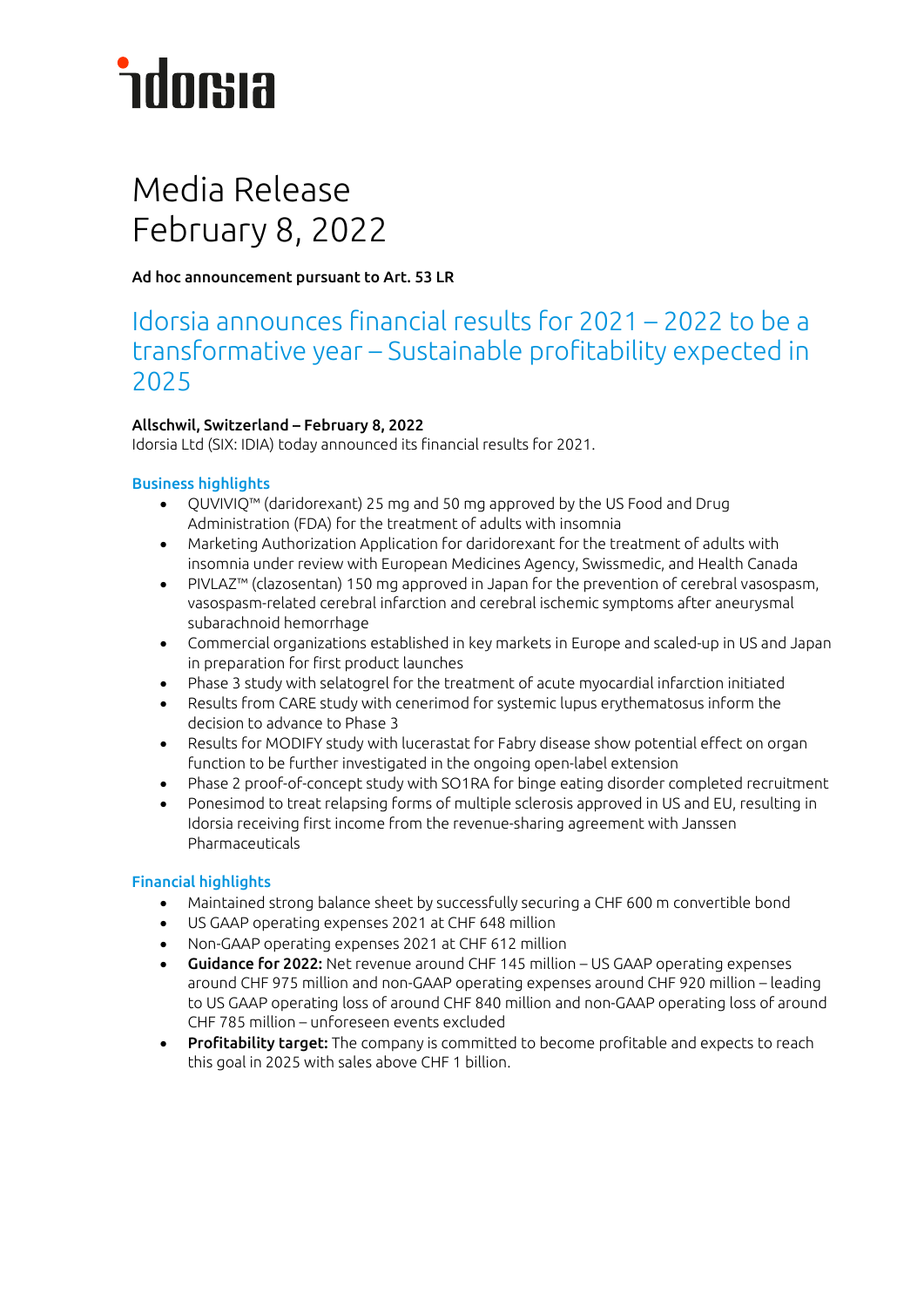#### Jean-Paul Clozel, MD and Chief Executive Officer, commented:

"We entered 2021 with high expectations, and I am proud to report that these have been fully met. We achieved all the operational and clinical milestones we set for ourselves, and we are on track for a transformational year in 2022. This is the year in which Idorsia will become a commercial company, simultaneously launching two products in two of the largest pharmaceutical markets. It is also the year we will put sustainable profitability firmly within reach. With our innovative pipeline delivering further results this year, we have created the opportunity to then accelerate the growth trajectory, creating value for all of our stakeholders."

#### Financial results

| <b>US GAAP results</b>                                            | <b>Full Year</b> |        |        | <b>Fourth Quarter</b> |  |
|-------------------------------------------------------------------|------------------|--------|--------|-----------------------|--|
| in CHF millions, except EPS (CHF) and number of shares (millions) | 2021             | 2020   | 2021   | 2020                  |  |
| Revenues                                                          | 35               | 72     |        | 6                     |  |
| Operating expenses                                                | (648)            | (482)  | (233)  | (128)                 |  |
| Operating income (loss)                                           | (613)            | (411)  | (228)  | (123)                 |  |
| Net income (loss)                                                 | (635)            | (445)  | (252)  | (137)                 |  |
| <b>Basic EPS</b>                                                  | (3.77)           | (3.11) | (1.46) | (0.85)                |  |
| Basic weighted average number of shares                           | 168.5            | 142.8  | 172.9  | 160.8                 |  |
| Diluted EPS                                                       | (3.77)           | (3.11) | (1.46) | (0.85)                |  |
| Diluted weighted average number of shares                         | 168.5            | 142.8  | 172.9  | 160.8                 |  |

US GAAP revenue of CHF 35 million in 2021 consisted of contract revenue recognized in connection with the collaboration agreements with Santhera (CHF 12 million), Janssen Biotech, Inc. (CHF 10 million), Mochida Pharmaceutical Co., Ltd (CHF 5 million), Neurocrine Biosciences, Inc. (CHF 4 million) and Roche (CHF 4 million) and revenue share from J&J (CHF 0.5 million), compared to a revenue of CHF 72 million in 2020.

US GAAP operating expenses in 2021 amounted to CHF 648 million (CHF 482 million in 2020), of which CHF 414 million relates to R&D (CHF 381 million in 2020) and CHF 234 million to SG&A expenses (CHF 101 million in 2020).

US GAAP net loss in 2021 amounted to CHF 635 million compared to CHF 445 million in 2020. The increase of the net loss was mainly driven by lower contract revenues as well as higher operating expenses, mainly in the commercial functions, which was partially offset by a decrease in financial expense.

The US GAAP net loss resulted in a net loss per share of CHF 3.77 (basic and diluted) in 2021 compared to a net loss per share of CHF 3.11 (basic and diluted) in 2020.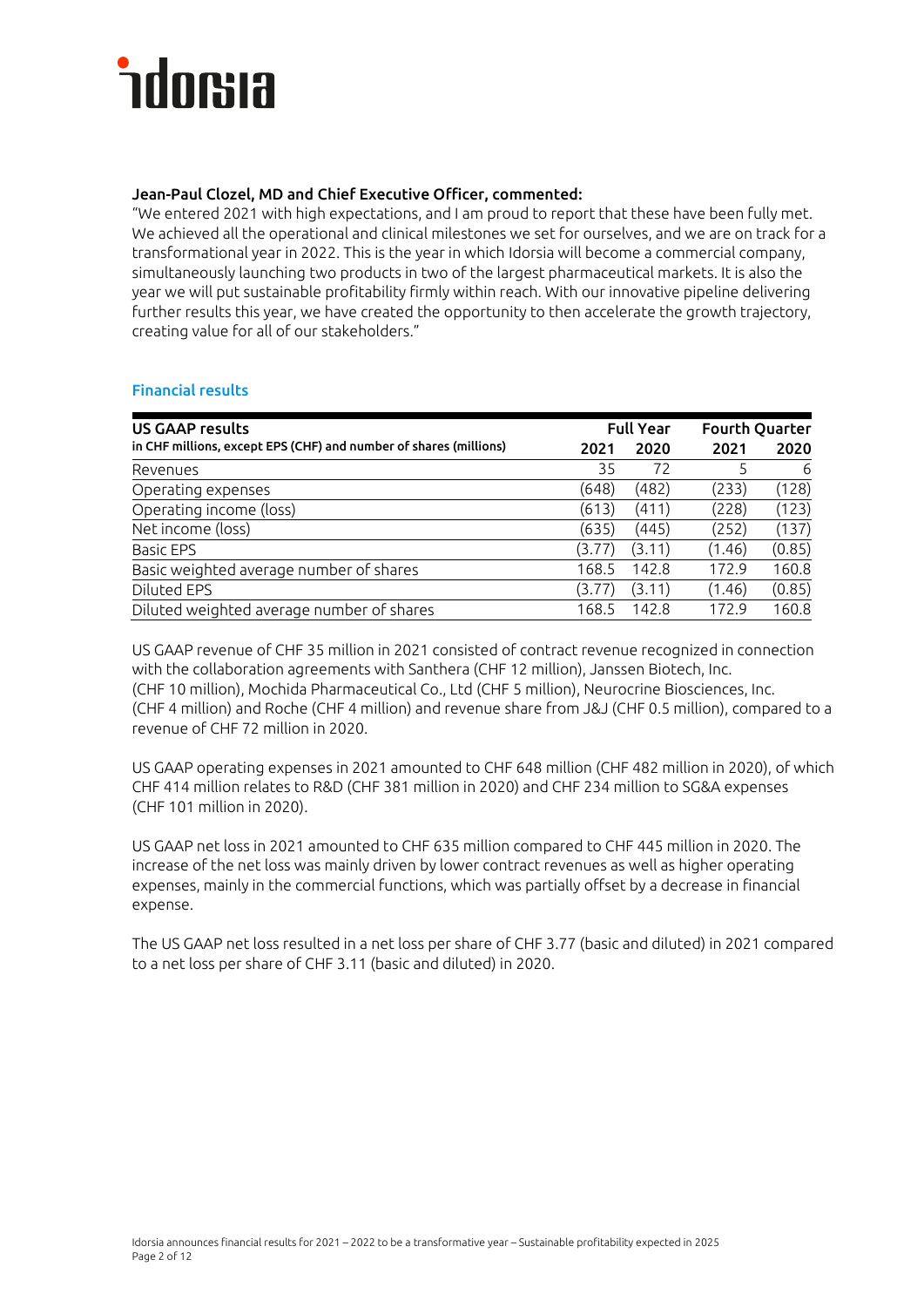| <b>Full Year</b><br>Non-GAAP* measures                            |        | <b>Fourth Quarter</b> |        |        |
|-------------------------------------------------------------------|--------|-----------------------|--------|--------|
| in CHF millions, except EPS (CHF) and number of shares (millions) | 2021   | 2020                  | 2021   | 2020   |
| Revenues                                                          | 35     | 72                    |        | 6      |
| Operating expenses                                                | (612)  | (444)                 | (224)  | (142)  |
| Operating income (loss)                                           | (576)  | (372)                 | (219)  | (136)  |
| Net income (loss)                                                 | (575)  | (392)                 | (228)  | (148)  |
| <b>Basic EPS</b>                                                  | (3.41) | (2.75)                | (1.32) | (0.92) |
| Basic weighted average number of shares                           | 168.5  | 142.8                 | 172.9  | 160.8  |
| Diluted EPS                                                       | (3.41) | (2.75)                | (1.32) | (0.92) |
| Diluted weighted average number of shares                         | 168.5  | 142.8                 | 1729   | 160.8  |

*\* Idorsia measures, reports and issues guidance on non-GAAP operating performance. Idorsia believes that these non-GAAP financial measurements more accurately reflect the underlying business performance and therefore provide useful supplementary information to investors. These non-GAAP measures are reported in addition to, not as a substitute for, US GAAP financial performance.*

Non-GAAP net loss in 2021 amounted to CHF 575 million: the CHF 60 million difference versus US GAAP net loss was mainly due to depreciation and amortization (CHF 18 million), share-based compensation (CHF 18 million) and a negative non-cash financial result (CHF 24 million).

The non-GAAP net loss resulted in a net loss per share of CHF 3.41 (basic and diluted) in 2021 compared to a net loss per share of CHF 2.75 (basic and diluted) in 2020.

#### Financial outlook

In 2022, the company will launch QUVIVIQ (daridorexant) in the US and, pending marketing authorization from the European Medicines Agency, in the first European markets before the end of the year. The company will also launch PIVLAZ (clazosentan) in Japan. The clinical pipeline will advance with highlights including the conclusion of the Phase 3 registration study for aprocitentan and the Phase 2 proof-of-concept study with the selective orexin 1 receptor antagonist, the ramp-up of recruitment into the pivotal SOS-AMI study with selatogrel, as more sites are initiated around the globe, and the planned initiation of Phase 3 development of cenerimod. Accounting for all these activities, the company anticipates net revenue around CHF 145 million, US GAAP operating expenses around CHF 975 million and non-GAAP operating expenses around CHF 920 million, all leading to US GAAP operating loss of around CHF 840 million and non-GAAP operating loss of around CHF 785 million, unforeseen events excluded.

The company is committed to become profitable and with the current forecasts, expects to reach this goal in 2025 with annual net sales above CHF 1 billion.

#### André C. Muller, Chief Financial Officer, commented:

"We started 2022 with a strong balance sheet which enables us to fully fund our first product launches, QUVIVIQ in the US and the first European markets, as well as PIVLAZ in Japan. Our newly built teams in these key markets have been intensively preparing for the launches and everything is set for income from our first products. With these products launched and the continued investment in our pipeline, I believe that we will become profitable in 2025, with net sales of over CHF 1 billion. This would be an impressive achievement given that Idorsia started out with an early-stage pipeline less than 5 years ago and during that time has advanced so many different assets in parallel. What's more, we are confident that, once we reach break-even, our rich pipeline can continue to sustain and fuel growth well into the future."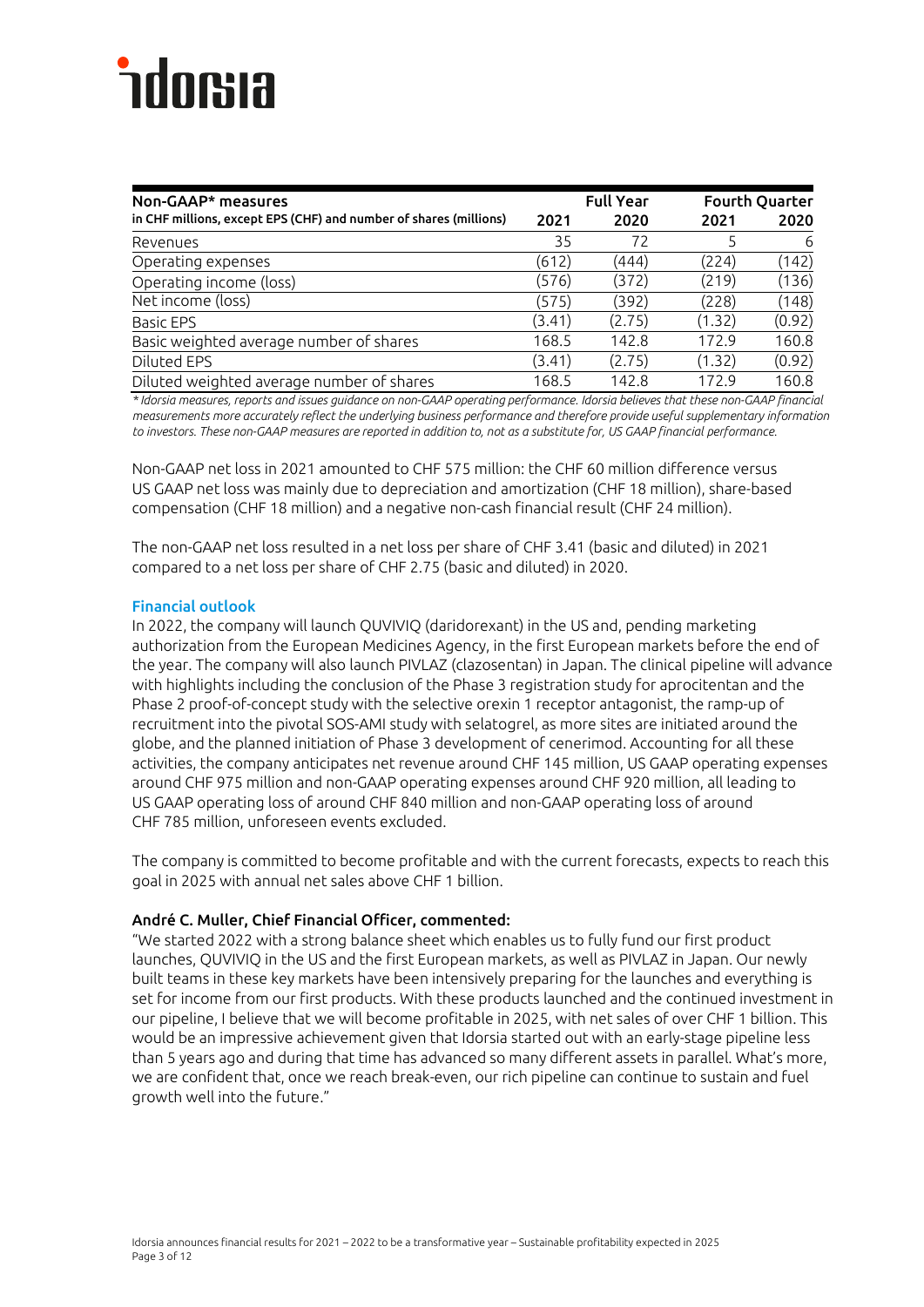#### Issuance of senior unsecured convertible bonds

On July 28, 2021, Idorsia placed CHF 600 million senior unsecured convertible bonds (the "Bonds"), due 2028. The Bonds have a maturity of 7 years and are convertible into 19.0 million newly issued registered shares of Idorsia, sourced from the existing listed conditional share capital, on or after September 14, 2021.

The Bonds have a coupon of 2.125%, and a conversion price of CHF 31.54, corresponding to a conversion premium of 40% above the reference share price of CHF 22.5250, being the volume weighted average price of a share on SIX between launch and close of trading on July 28, 2021.

#### Liquidity and indebtedness

At the end of 2021, Idorsia's liquidity (including cash, cash equivalents, short- and long-term deposits) amounted to CHF 1,188 million.

| (in CHF millions)                      | Dec 31, 2021 | Sep 30, 2021 | Dec 31, 2020 |
|----------------------------------------|--------------|--------------|--------------|
| Liquidity                              |              |              |              |
| Cash and cash equivalents              | 101          | 122          | 141          |
| Short-term deposits                    | 927          | 1,117        | 867          |
| Long-term deposits                     | 160          | 160          | 192          |
| Total liquidity*                       | 1,188        | 1,399        | 1,200        |
| Indebtedness                           |              |              |              |
| Convertible loan                       | 298          | 394          | 388          |
| Convertible bond                       | 794          | 794          | 199          |
| Other financial debt                   |              |              |              |
| <b>Total indebtedness</b>              | 1.093        | 1,188        | 587          |
| $\mathbf{a}$ $\mathbf{b}$ $\mathbf{c}$ |              |              |              |

\*rounding differences may occur

#### Commercial operations

As the company gears up for its first product launches, the commercial team has been focusing on two closely linked sets of activities that are essential to ensure success: firstly, establishing the commercial footprint – the people, infrastructure and processes required for commercial operations; secondly, preparing for the first launches of daridorexant and clazosentan.

#### United States

In January 2021, the New Drug Application for daridorexant was submitted to the US Food and Drug Administration (FDA). On January 7, 2022, QUVIVIQ™ (daridorexant) 25 mg and 50 mg was approved by the FDA for the treatment of adult patients with insomnia, characterized by difficulties with sleep onset and/or sleep maintenance. More details can be found in the dedicated [press release.](https://www.idorsia.com/media/news-details?newsId=2665386)

The US team, under the leadership of Patty Torr, has already started several innovative initiatives to educate the US market about the seriousness of insomnia as a medical condition. These include the recent launch of a unique awareness-generating and educational campaign, *[Seize the Night & Day,](https://www.idorsia.com/investors/news-and-events/media-release-details?newsId=2667731)* to shine a light on the impact of insomnia. The campaign's focus is on the current unmet need, the night and day impact of insomnia, and the resulting effects on patients and their families. The importance of sleep as one of the pillars of good health, along with diet and exercise, is amplified through a collaboration with Jennifer Aniston, as well as through a powerful social media campaign. Additionally, eye-opening results from *Wake Up America*, the largest US survey of people with trouble sleeping and with healthcare professionals, will be announced in the coming weeks. The survey, which was supported by Idorsia, was created under the direction of [The Alliance for Sleep,](https://www.idorsia.us/documents/us/media-releases/211202_the-alliance-for-sleep-announcement_final.pdf) an organization comprised of some of the nation's foremost experts in sleep medicine, and is aimed at bringing to life the true burden of insomnia. The team has also produced a documentary, *The Quest for Sleep*, which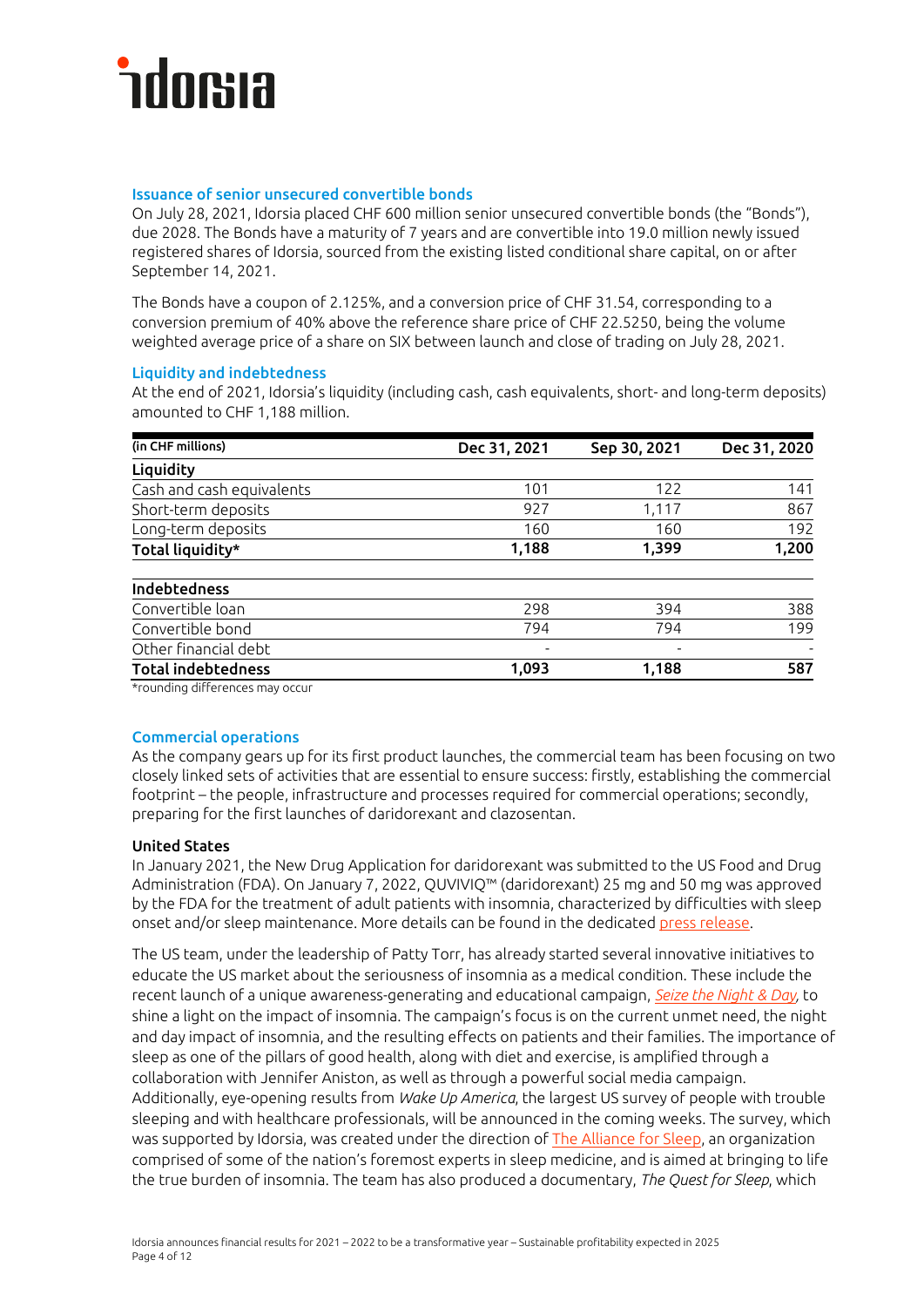### hdorua

highlights real people suffering with insomnia and provides a look at the science of sleep. It is set to premier in March 2022.

As with other sleep medications, the FDA has recommended that QUVIVIQ be classified as a controlled substance and it is anticipated to be available to patients in May 2022, following scheduling by the US Drug Enforcement Administration.

#### Simon Jose, Chief Commercial Officer of Idorsia, commented:

"I am often asked how Idorsia, a relatively new start-up, can be successful at launching a primary care product. I always come back to three crucial points that will enable us to succeed; a differentiated product, a great team, and the right approach to go to market. From the outstanding data we have generated it is clear we have a great product. We have hand-picked top-quality people with a stellar track-record and experience who are all laser-focused on the launch. Finally, we have a consumercentric launch strategy that is as innovative as the product itself."

#### Simon concluded:

"I am very excited that we are now executing our plans. In the US, in addition to our consumer activities, our customer facing teams are in place – the sales force has been recruited and is being trained; the medical team is meeting with insomnia experts; and the market access team is engaging with payors. In Japan, our specialized sales team has been deployed and is already talking to physicians and hospitals about the process for formulary listings. We are making the most of this time between approval and launch and looking forward to bringing QUVIVIQ and PIVLAZ to patients soon."

#### Japan

In March 2021, a New Drug Application for clazosentan was submitted to the Japanese regulatory authorities. On January 20, 2022, PIVLAZ™ (clazosentan) 150 mg was approved for the prevention of cerebral vasospasm, vasospasm-related cerebral infarction and cerebral ischemic symptoms after aneurysmal subarachnoid hemorrhage (aSAH) in Japan. More details can be found in the dedicated [press release.](https://www.idorsia.com/media/news-details?newsId=2672197)

In anticipation of this approval, the Idorsia Japan team, under the leadership of Satoshi Tanaka, has built the customer-facing organization and made excellent progress in preparing for the launch of PIVLAZ. The team is engaging with local medical experts to improve and standardize the treatment of aSAH across Japan. PIVLAZ is expected to be available for patients in Japan in April 2022.

#### Europe and Canada region

In September 2021, Idorsia opened affiliates and announced the appointment of General Managers in the five largest European markets: France, Germany, Italy, Spain and the UK. Idorsia is expecting a decision on daridorexant from the European Medicines Agency (EMA) in Q2 2022, so market preparation is already underway. We are building our core country teams and recently announced our partnership with Syneos to enable us to reach the large primary care market for insomnia. The insights our team is gaining from local medical experts is highlighting the magnitude of the unmet patient need in insomnia in Europe. We have also started early conversations with payors in Germany and the UK. The first European launches of daridorexant are expected before the end of the year following regulatory approval.

#### Clinical Development

Idorsia has made significant progress in advancing its diversified and balanced clinical development pipeline which covers multiple therapeutic areas, including CNS, cardiovascular and immunological disorders, as well as orphan diseases.

In April and July of 2020, Idorsia reported positive results in each of the two pivotal Phase 3 studies of daridorexant in patients with insomnia. In January 2022, *The Lancet Neurology* reported the impact of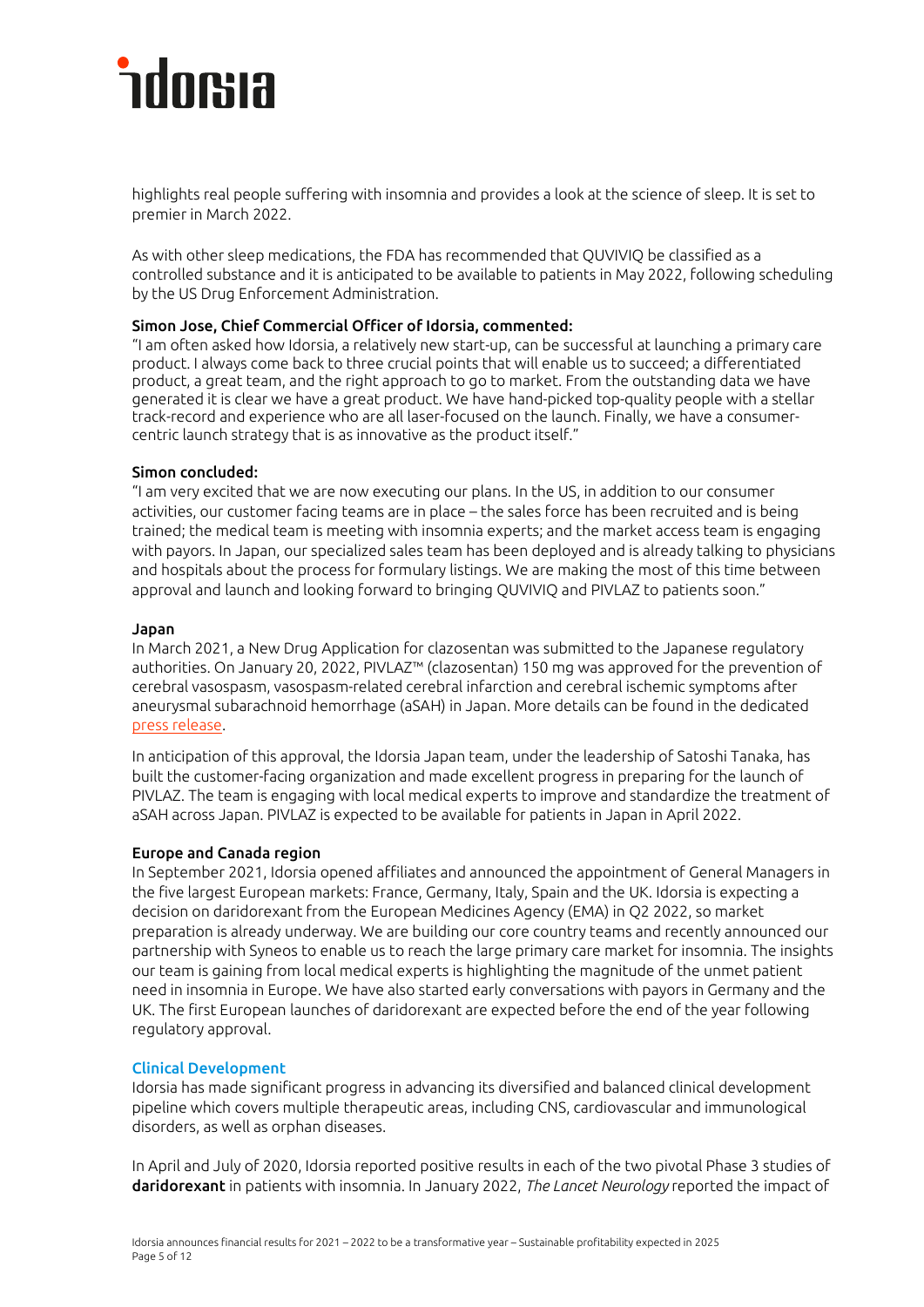daridorexant on both nighttime symptoms and daytime functioning in adults with insomnia. More details and commentary can be found in the dedicated [press release](https://www.idorsia.com/media/news-details?newsId=2672186) and the [investor webcast.](https://www.idorsia.com/investors/news-and-events/daridorexant-lancet) A New Drug Application (NDA) for daridorexant was submitted to the US FDA on January 8, 2021, with approval granted on January 7, 2022. Marketing Authorization Application (MAA) was submitted to the European Medicines Agency in March 2021, Swissmedic in April 2021, and to Health Canada in August 2021, where it has been formally accepted for review. If the applications are successful, the company anticipates first European launches the second half of 2022, followed by other countries thereafter.

Recruitment into the global Phase 3 study of **clazosentan** (REACT) has been impacted by the coronavirus pandemic due to the intensive care setting for the study, however the study is steadily progressing. The study is enrolling approximately 400 patients with a high risk of developing cerebral vasospasm and delayed cerebral ischemia. The study is expected to conclude around the end of 2022.

In October 2021, Idorsia reported that MODIFY, the Phase 3 study of lucerastat for adult patients with Fabry disease did not meet the primary endpoint of reducing neuropathic pain during 6 months of treatment versus placebo. However, in December 2021, data from a planned interim analysis of the open-label extension of the MODIFY study showed that observations were made on renal function and cardiac echocardiography which, if confirmed with longer-term data, would indicate a treatment effect on the main organs affected by the disease. The company will consult with health authorities and share the data collected to define the regulatory pathway for lucerastat. More details can be found in the dedicate[d press release.](https://www.idorsia.com/media/news-details?newsId=2651038)

PRECISION, a Phase 3 study to demonstrate the antihypertensive effect of **aprocitentan** when added to standard of care in patients with resistant hypertension, completed recruitment in April 2021 with 730 patients randomized. This 12-month study should deliver results in mid-2022.

In June 2021, Idorsia announced the initiation of a Phase 3 registration study "SOS-AMI" to evaluate the efficacy and safety of self-administered subcutaneous **selatogrel**, Idorsia's P2Y<sub>12</sub> receptor antagonist, in suspected acute myocardial infarction (AMI). More details and commentary can be found in the dedicate[d press release](https://www.idorsia.com/media/news-details?newsId=2545303) and the [investor webcast.](https://www.idorsia.com/investors/news-and-events/webcast-selatogrel)

In November 2021, the company reported the results of CARE, a Phase 2b study which investigated the effect of cenerimod, a novel  $S1P_1$  receptor modulator as an oral treatment of adult patients with moderate to severe systemic lupus erythematosus. The results obtained after six months of treatment have provided the information needed to design a Phase 3 development program, including the patient population, the optimal dose and endpoints. The Phase 3 design is to be discussed with health authorities with a view to initiating evaluation before the end of 2022. More details can be found in the dedicated **press release**.

A Phase 2 proof-of-concept study with ACT-539313, a selective orexin 1 receptor antagonist, in binge eating disorder completed recruitment at the end of 2021. Results of the study are expected around the middle of 2022.

The company has closed a natural history study called "RETRIEVE" which collected disease information from pediatric patients with early onset of rare lysosomal storage disorders (LSDs). The company is considering development options for sinbaglustat.

In 2020, Idorsia entered into a global license agreement with Neurocrine Biosciences for the development and commercialization of ACT-709478, Idorsia's potent, selective, orally active and brainpenetrating T-type calcium channel blocker, for the treatment of a rare form of pediatric epilepsy. In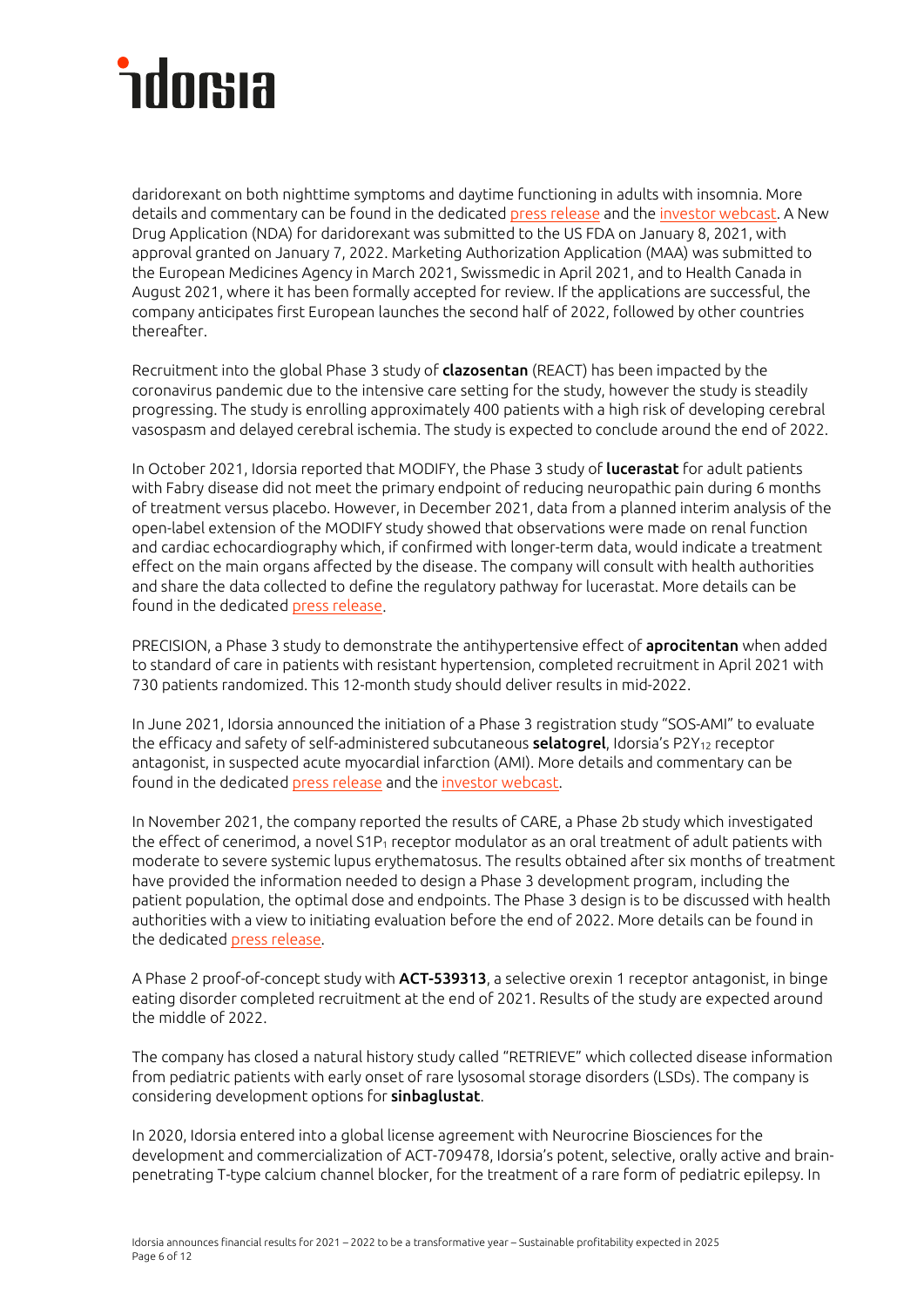addition, a research collaboration was established to discover, identify and develop additional novel Ttype calcium channel blockers. In 2021, Neurocrine also initiated a Phase 2 study in essential tremor. In January 2022, the research collaboration was extended for a further year.

| Compound            | <b>Mechanism of Action</b>                | <b>Target Indication</b>                                                | <b>Status</b>                                                           |
|---------------------|-------------------------------------------|-------------------------------------------------------------------------|-------------------------------------------------------------------------|
| <b>Daridorexant</b> | Dual orexin receptor<br>antagonist        | Insomnia                                                                | Approved as<br>QUVIVIQ™ in the US<br>Under review in other<br>countries |
| Aprocitentan*       | Dual endothelin receptor<br>antagonist    | Resistant hypertension<br>management                                    | Phase 3 recruitment<br>complete                                         |
| Clazosentan         | Endothelin receptor<br>antagonist         | Cerebral vasospasm assoc.<br>with aneurysmal subarachnoid<br>hemorrhage | Approved as PIVLAZ™<br>in Japan<br>Global Phase 3                       |
| Lucerastat          | Glucosylceramide synthase<br>inhibitor    | Fabry disease                                                           | Phase 3 primary<br>endpoint not met,<br>OLE ongoing**                   |
| Selatogrel          | P2Y <sub>12</sub> receptor antagonist     | Suspected acute myocardial<br>infarction                                | Phase 3                                                                 |
| Cenerimod           | S1P <sub>1</sub> receptor modulator       | Systemic lupus erythematosus  Phase 3 in preparation                    |                                                                         |
| ACT-539313          | Selective orexin 1 receptor<br>antagonist | Binge eating disorder                                                   | Phase 2 recruitment<br>complete                                         |
| Sinbaglustat        | GBA2/GCS inhibitor                        | Rare lysosomal storage<br>disorders                                     | Phase 1 complete                                                        |
| ACT-1004-1239       | CXCR7 antagonist                          | Immunology                                                              | Phase 1 complete                                                        |
| ACT-1014-6470       |                                           | Immunology                                                              | Phase 1                                                                 |
| ACT-777991          |                                           | Immunology                                                              | Phase 1                                                                 |

#### Idorsia's clinical development pipeline

*\* In collaboration with Janssen Biotech to jointly develop aprocitentan, Janssen Biotech has sole commercialization rights worldwide \*\* Open-label extension study*

*Neurocrine Biosciences has a global license to develop and commercialize ACT-709478 (NBI-827104), Idorsia's novel T-type calcium channel blocker. ACT-709478 is currently investigated in two Phase 2 studies for the treatment of a rare form of pediatric epilepsy and essential tremor.*

Further details including the current status of each project in the pipeline can be found in our clinical [development fact sheet.](https://www.idorsia.com/documents/com/fact-sheets-presentations/fs-clinical-development.pdf)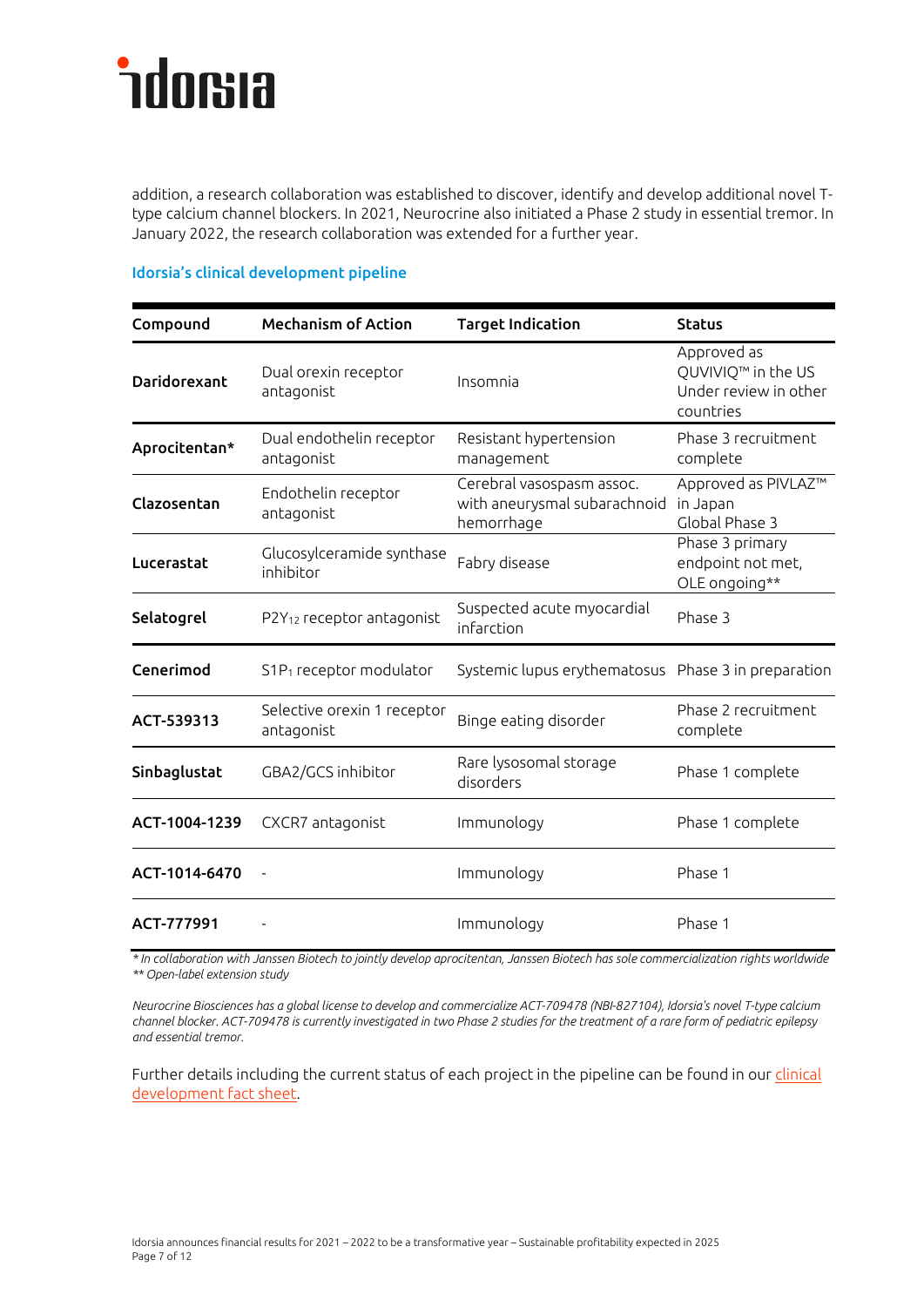#### About the Revenue Sharing Agreement for ponesimod

Idorsia and Actelion Pharmaceuticals Ltd, one of the Janssen Pharmaceutical Companies of Johnson & Johnson, have entered into a revenue-sharing agreement in respect to ponesimod. Under the terms of the revenue-sharing agreement, Idorsia is entitled to receive quarterly payments of 8% of the net sales of ponesimod products from Actelion.

#### Human Resources

Idorsia created 268 new positions worldwide in 2021, bringing the total number of employees (permanent, post-doc, and apprentices) to 1176 (2020: 908).

#### Annual Report

Full details on the progress made in 2021 are available in Idorsia's 2021 Annual Report, consisting of the Business Report, Governance Report, Compensation Report, and Financial Report, at www.idorsia.com/annual-report.

#### Note to Shareholders

The Annual General Meeting (AGM) of Shareholders to approve the Annual Report of the year ending December 31, 2021, will be held on Thursday, April 14, 2022.

Registered shareholders with voting rights individually or jointly representing at least 5% of the share capital of the company, being entitled to add items to the agenda of the general meeting of shareholders, are invited to send in proposals, if any, to Idorsia Ltd, attention Corporate Secretary, Hegenheimermattweg 91, CH-4123 Allschwil, to arrive no later than February 28, 2022. Any proposal received after the deadline will be disregarded.

In order to vote at the Annual General Meeting, shareholders must be registered in the company's shareholder register by April 5, 2022, at the latest.

#### Results Day Center

Investor community: To make your job easier, we provide all relevant documentation via the Results Day Center on our corporate website[: www.idorsia.com/results-day-center.](http://www.idorsia.com/results-day-center)

#### Upcoming Financial Updates

- Annual General Meeting of Shareholders on April 14, 2022
- First Quarter 2022 Financial Results reporting on April 26, 2022
- Half-Year 2022 Financial Results reporting on July 26, 2022
- Nine-months 2022 Financial Results reporting on October 25, 2022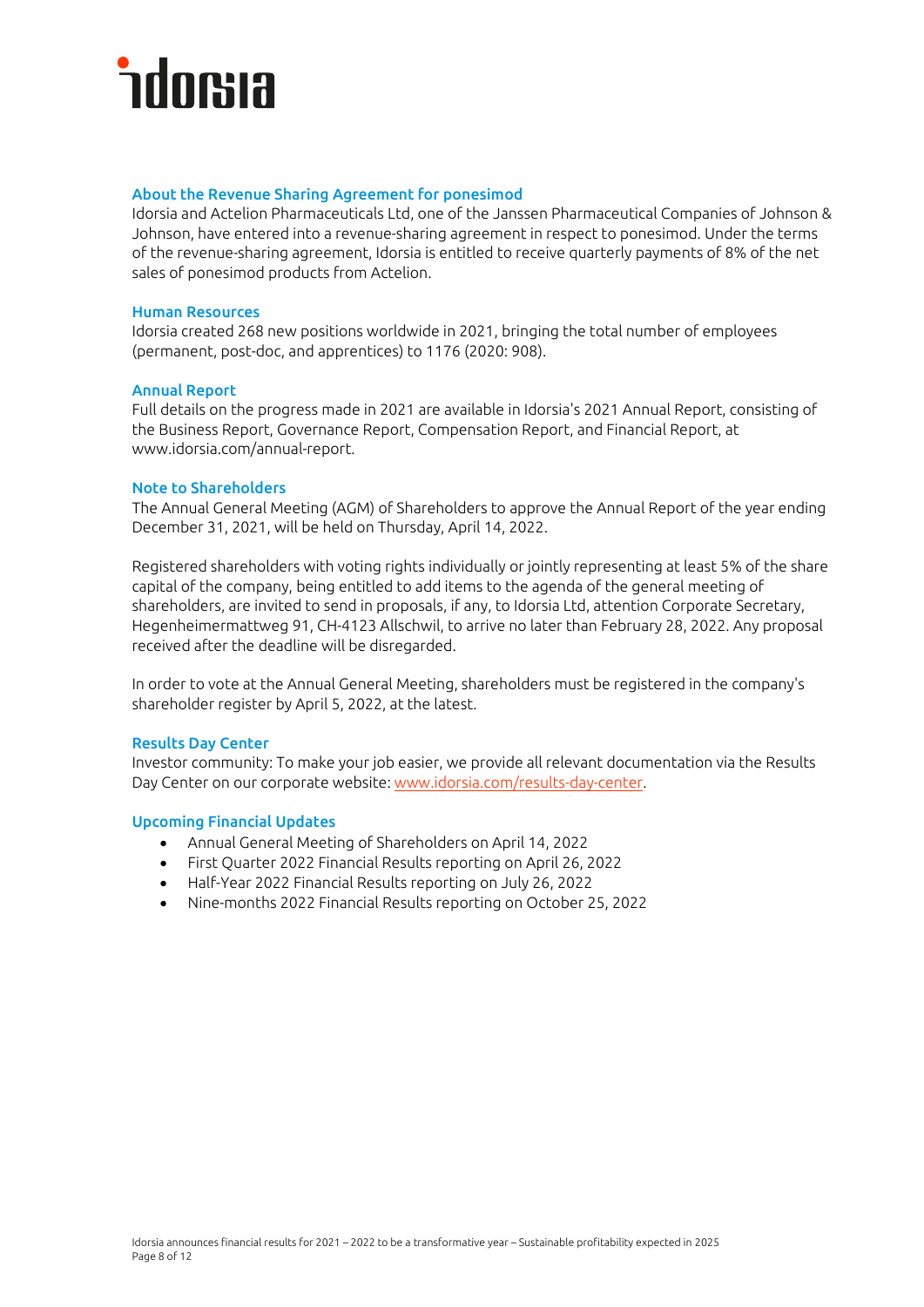### **ndorsia**

#### Notes to the editor

#### Letter to Shareholders from the Chairman (as published in Idorsia's 2021 Business Report on February 8, 2022)

Dear Shareholders,

At the beginning of 2020, the world was facing almost insurmountable challenges. We needed a vaccine against Covid-19, and we needed it fast. The scientific and pharmaceutical communities stepped up in ways we have never seen before. Scientists from all over the planet collaborated to develop vaccines in record time. Now, just two years later, billions of people have been vaccinated and the first effective treatments are available for patients with the awful virus. What an incredible achievement for science and innovation, and what an unprecedented global effort!

I see great parallels to the way in which Idorsia's team has worked collaboratively – in challenging circumstances and with a great sense of urgency – to ensure that patients can benefit from our science and innovation.

This past year saw the company taking further strides to deliver on the ambitious strategic priorities that we defined just a few years ago. As well as continuing to innovate in the lab, Idorsia has advanced the clinical pipeline and prepared the way for introducing its first marketed products. Then, at the beginning of this year, we obtained not only the first approval for daridorexant – our novel insomnia treatment – in the US, but also approval for clazosentan – for the prevention of cerebral vasospasm – in Japan. With these pivotal events behind us, we have tangible evidence of the success of our strategy, and the company's future is more assured than ever.

My role and that of the Board is to provide direction and oversight, as well as governance of the organization. One of my passions is a focus on excellence in all aspects of the business. For this reason, over the past year, the Board has worked very closely with the management team to ensure excellent execution across Idorsia. Great science may deliver great products, but operational excellence is essential to ensure that patients can fully benefit from them.

One example of this focus on excellence is the recent creation of a Chief Medical Officer (CMO) role. As we take the final steps to become a fully fledged biopharmaceutical company with products on the market, the Board, together with the CEO, decided to appoint a CMO to unify the company's quality and governance standards. This role will promote an uncompromisingly ethical and scientifically rigorous approach throughout the life cycle of all products in Idorsia's pipeline, ensuring safe and appropriate use of our medicinal products and high ethical standards in engagement with various stakeholders.

Another example can be seen in the appointment of top-quality people with deep expertise and understanding in the various regions where we are establishing our global infrastructure – first in Japan, then in the US, and most recently with our rapid expansion in Europe. Having top-class people to launch our products gives me great confidence in our ability to be successful in the primary care field. We have great products and great people, whose experience has enabled them to develop great strategies, tailored to their markets.

I do, however, recognize that, as we are just entering the launch phase, we have some way to go before success is guaranteed. To advance rapidly, we must therefore maintain our disciplined approach, mitigating risk wherever possible. Our experienced Board members and management continue to carefully weigh our options for closing the liquidity gap until we reach the point of sustainable profitability, which we now see on the horizon in 2025. Having successfully pursued our strategic priorities so far, we are now on the cusp of transformation.

We are building Idorsia with a long-term focus, and we run the company in a responsible and sustainable way. Our progress towards this goal is demonstrated by numerous non-financial measures, and our commitment to transparency on topics important to our stakeholders remains as strong as ever. In this year's report, you will see the progress we have made in 2021 towards meeting internationally recognized standards on non-financial reporting, and how we are pursuing a dialogue with all our stakeholders.

As Chairman, I am extremely proud of what has been achieved in another challenging year. I would like to take this opportunity to thank the Idorsia team around the world and encourage them to maintain their entrepreneurial mentality and their commitment to executional excellence. I also thank you, our shareholders, for your confidence in us and for accompanying us on this extraordinary adventure.

Sincerely,

Mathieu Simon Chairman of the Board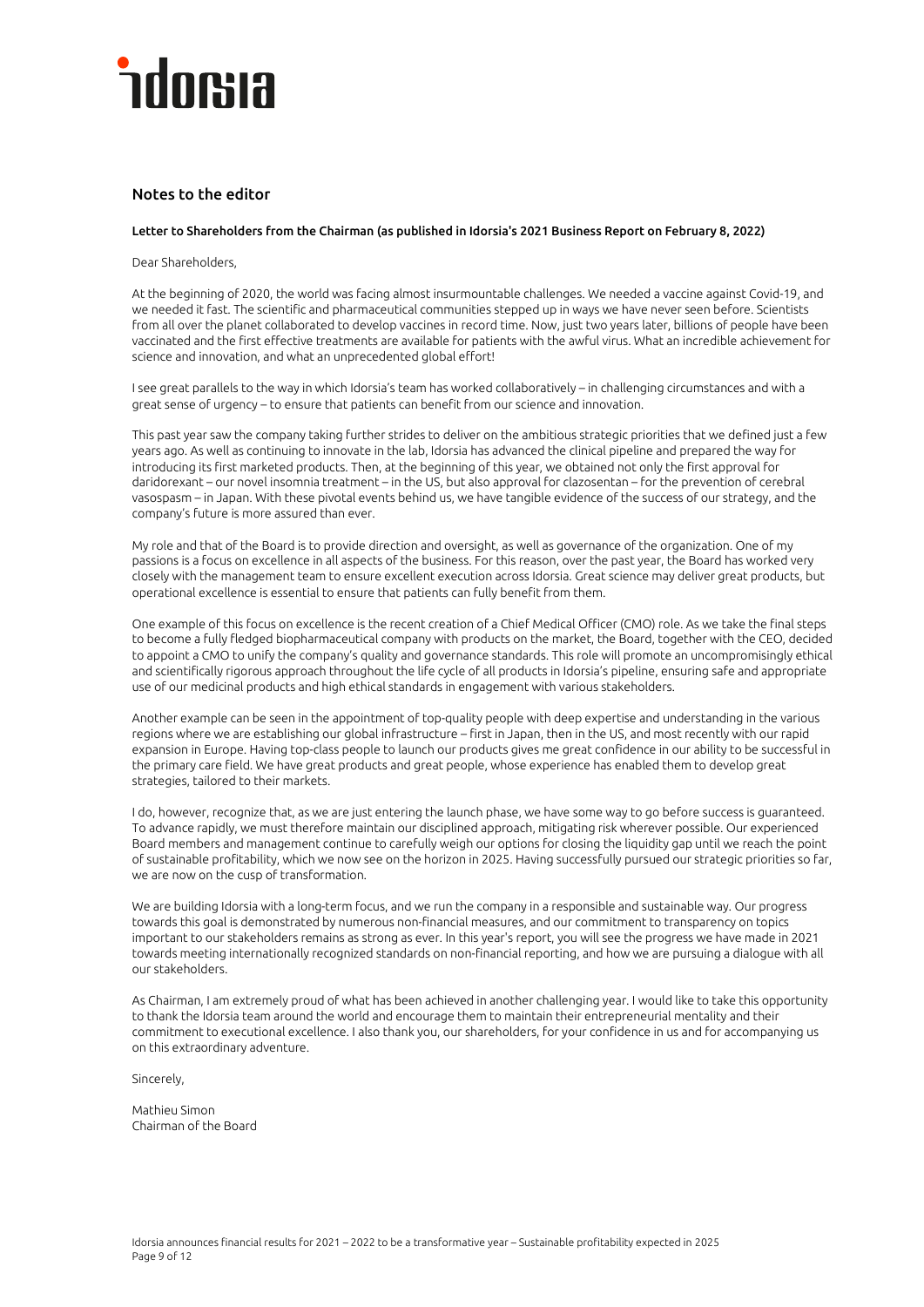### **ndorsia**

#### Letter to Shareholders from the CEO (as published in Idorsia's 2021 Business Report on February 8, 2022)

Dear Shareholders,

As we approach our fifth anniversary, Idorsia's future is brighter than ever. In 2021, we made great strides toward realizing our vision of creating a sustainable mid-sized biopharmaceutical company based on innovation.

The pandemic continues to affect the way we collaborate with one another – in this company, as in almost every other company around the world. Even so, it has not impacted the productivity of our highly resilient employees, as we have achieved all the ambitious goals we set ourselves for 2021. In January 2022, we saw the culmination of these efforts, with the first approval for QUVIVIQ™ (daridorexant) for adults with insomnia in the US, and the Japanese approval for PIVLAZ™ (clazosentan) for the prevention of cerebral vasospasm and vasospasm-related cerebral infarction and cerebral ischemic symptoms following treatment for aneurysmal subarachnoid hemorrhage (aSAH). I cannot overemphasize the importance of these approvals – both for the patients whose lives can now be transformed by new treatment options and for our company's evolution.

Close followers of Idorsia will remember that, at our inception, we defined five strategic priorities to help us achieve long-term success. Here, I will review the strong progress made on each of these fronts in 2021.

#### Deliver at least three products to market

With no fewer than six assets in Phase 3 or registration, the strength and depth of our pipeline is unparalleled, thanks to our unique origins and our team's ability to progress these assets at pace. In addition to the approval of QUVIVIQ in the US, daridorexant is well on track to become a global product. It is currently under review for market authorization by health authorities in the EU, Switzerland and Canada, and we anticipate a decision by the European Medicines Agency in the second quarter of 2022. To ensure that daridorexant reaches its full potential, the healthcare community needs to understand the data we have generated and the key differences from other treatments. I was therefore very happy to see the recent publication by our investigators in the prestigious peer reviewed journal The Lancet Neurology, describing in depth the evidence concerning both nighttime symptoms and daytime functioning.

Meanwhile, the excellent data from the clazosentan studies in Japan helped us to achieve a fast-track approval from the Japanese health authorities. The global REACT study of clazosentan is on track to conclude at the end of 2022, and we hope to follow our Japanese team's lead by bringing this much needed treatment to patients with aSAH around the world.

Our first major clinical read-out of 2021 was the results of the MODIFY study of lucerastat in patients with Fabry disease. While the primary endpoint – an improvement in patient-reported neuropathic pain – was unfortunately not reached, a possible treatment effect on organs was seen, requiring confirmation over the long term. By continuing to collect data in the ongoing open-label extension study, we will determine whether the signals observed so far indicate organ protection in the kidneys and heart, which would then warrant further efforts to progress this compound for the benefit of these patients. Our next step is to confer with the FDA on the regulatory path forward for lucerastat.

Also reported in 2021 were the results of our Phase 2b CARE study of cenerimod in patients with systemic lupus erythematosus – one of the largest studies of its kind. Here, the 4 mg dose of cenerimod demonstrated a very marked clinical effect, and the study has helped us to hone the design for Phase 3, with a clearly defined patient population, optimal dose and endpoints. We will now work with the FDA to ensure that we can move forward rapidly.

2021 also saw the completion of recruitment for the Phase 3 study of aprocitentan, a potential treatment for difficult-to-treat hypertension, and we expect to report results from this exciting study in mid 2022. Our Phase 3 study of selatogrel for suspected acute myocardial infarction, with its unique autoinjector device, began in 2021 and recruitment is now underway at a growing number of sites around the world.

In parallel with the progress of our late-stage assets, recruitment for the proof-of-concept study of our selective orexin-1 receptor antagonist for binge eating disorder was completed at the end of 2021, and we aim to report results in mid-2022. We also progressed our drug discovery and early stage clinical pipeline assets, building the evidence for these future growth opportunities.

#### Build a world-class commercial organization

We have already been running clinical trials on a global scale, but now we are truly going global, with commercial operations now firmly established in the US, Japan, and Europe so that we can bring our products to patients worldwide.

As we gear up for our first launches, we have been focusing on two closely linked sets of activities that are essential to ensure our success: firstly, the establishment of our commercial footprint – the people, infrastructure and processes required for commercial operations; secondly, preparations for the launches of daridorexant and clazosentan in 2022. We have been building the plane as we fly it!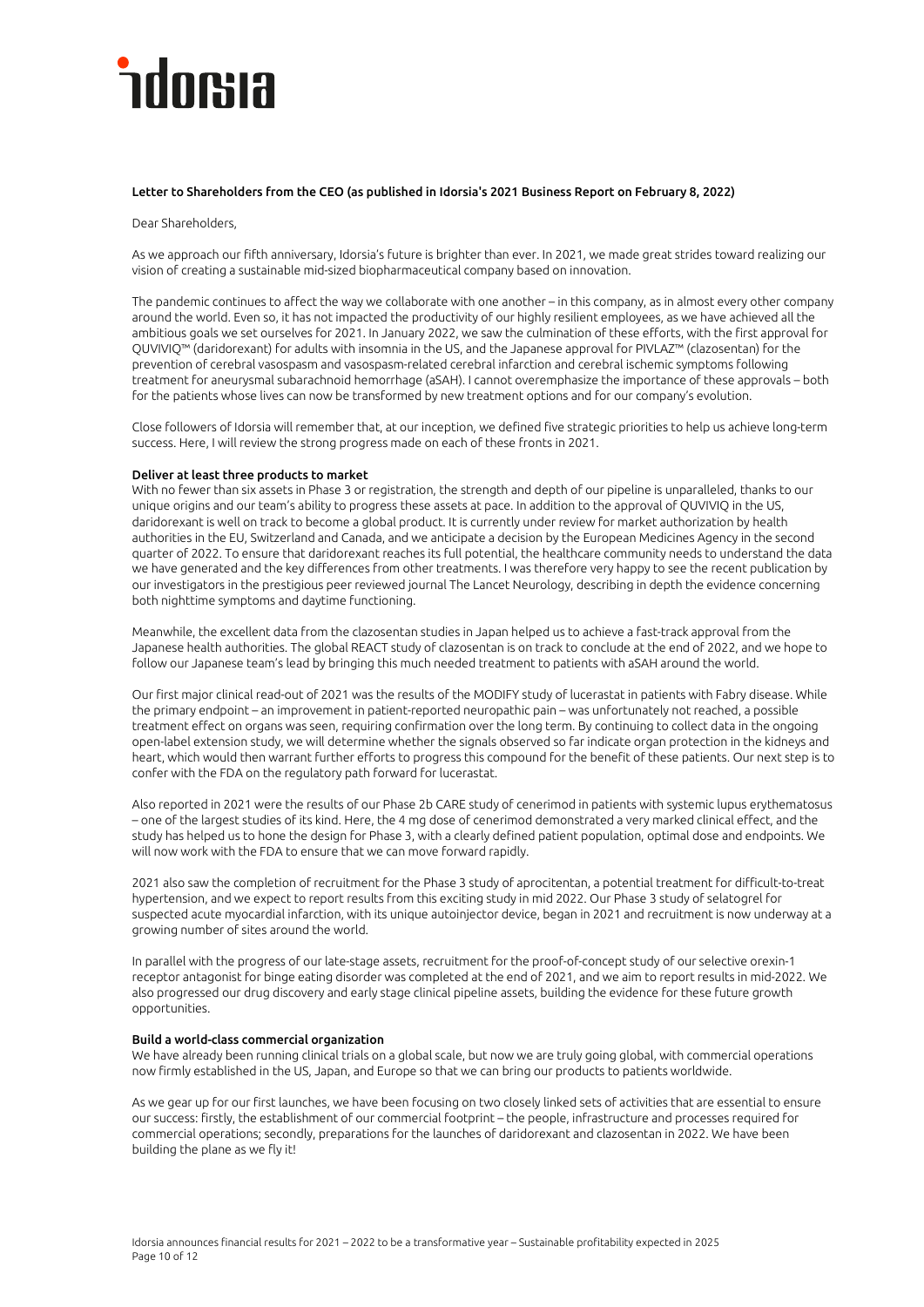### ndorsıa

Patty Torr's US team have prepared a launch plan that is as innovative as QUVIVIQ itself. Many people are asking how Idorsia, a relatively new start-up, can be successful at launching a primary care product where others have failed. The answer is quite simple: we have a great product, a great team, and a great approach to go to market. The outstanding qualities of our product have been captured in an excellent label, and we have already kicked off several innovative initiatives to educate the US market about the seriousness of insomnia as a medical condition – including the incredibly exciting Seize the Night & Day campaign, fronted by Jennifer Aniston. As we approach the launch of QUVIVIQ in May, our medical and sales teams are gearing up to execute our robust launch plans across the country.

Meanwhile, in Japan, Satoshi Tanaka's highly motivated team have spent 2021 ensuring that they are well prepared to launch PIVLAZ – the first innovation for patients suffering from events associated with cerebral vasospasm in more than 30 years. We have developed strong partnerships with the leading experts and key centers across the country responsible for the vast majority of aSAH treatments. I'm confident that our Japanese team are ready to execute a flawless launch of PIVLAZ starting in April 2022.

For our Europe and Canada (EUCAN) region, led by Jean-Yves Chatelan, the past year has been foundational, with five commercial affiliates established across key European markets – Germany, Italy, France, Spain and the UK. The country leadership teams are now rapidly ramping up as we approach the expected EMA decision on daridorexant, with our first European launches to follow later this year.

#### Bring Idorsia to sustainable profitability

Our strategy to reach profitability relies on dual revenue streams. First, we will generate our own sales income, starting in 2022 with daridorexant and with clazosentan in Japan, to be followed by other products from our pipeline. A second stream will come from partnerships, such as the revenue-sharing agreement for ponesimod, which is marketed by Johnson & Johnson and was approved in the US and Europe in 2021. Johnson & Johnson will likewise market aprocitentan, subject to approval, with Idorsia also benefiting from a revenue-sharing agreement. We have also entered into several other milestone-based partnerships which will supplement our revenues.

Based on our current sales forecasts and with our disciplined approach to spending, we now expect to become profitable in 2025. This is quite an impressive feat, given that we started with an early stage pipeline less than 5 years ago and are advancing so many different assets in parallel. We are confident that, once we reach break-even, our rich pipeline can continue to sustain and fuel growth well into the future.

#### Fuel our pipeline with new discoveries

At Idorsia, drug discovery based on organic chemistry is a strategic choice. We create small molecule drugs which are suitable for the treatment of acute and chronic diseases, while also meeting key criteria such as ease of administration, affordability and strong patent protection. Idorsia's clear focus allows for differentiation from peer companies diversifying into large molecules, such as biologics, CAR-T and other cell-based therapies. The design and synthesis of small molecules of increasing complexity relies on expertise in organic chemistry, and we are fortunate enough to have some of the world's best chemists in our ranks.

#### Utilize state-of-the-art technologies to drive innovation

Idorsia continues to invest in leading-edge systems and capabilities, embedding the most advanced technologies into our methods so as to drive innovation across the value chain. These range from computer modelling and artificial intelligence to support our ability to discover new drug candidates, to advanced analytics and digital/social platforms to enhance engagement with our stakeholders in the commercial space.

We had high expectations for 2021, and I am proud to report that these have been fully met. We entered the year with a strong balance sheet, and we are starting 2022 with that same level of funding. We achieved all the operational and clinical milestones we set for ourselves, and we are on track for a transformational year in 2022. This is the year in which Idorsia will become a commercial company, simultaneously launching two products in two of the largest pharmaceutical markets. It is also the year we will put sustainable profitability firmly within reach and become a fully fledged biopharmaceutical company – able to bring our innovative therapies to more patients.

Best regards,

Jean-Paul Clozel Chief Executive Officer